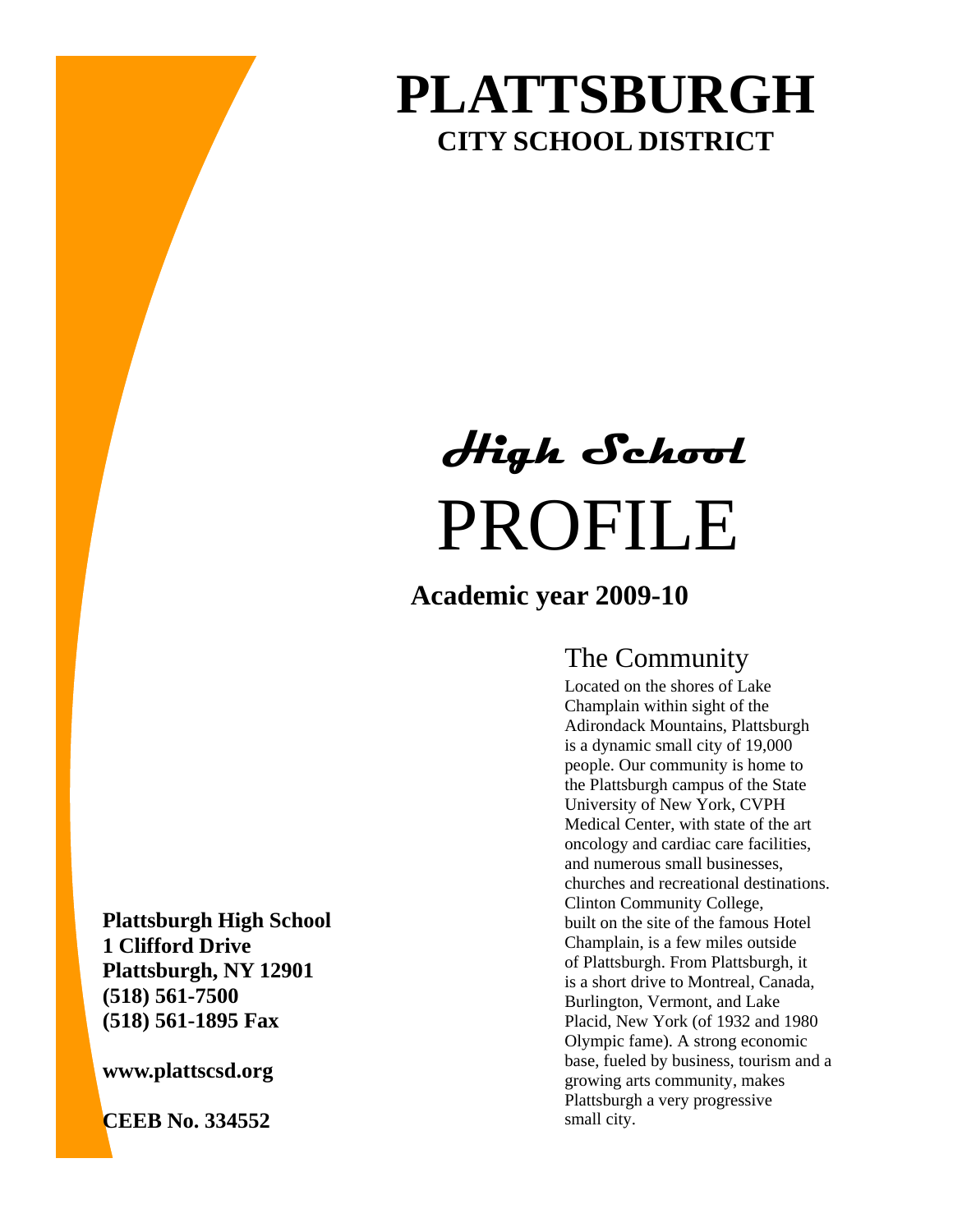#### **Board of Education**

**Mr. Clayton Morris—President Mr. John Gallagher, Ed.D– Vice President Ms. Patricia Bentley Mrs. Leisa Boise Mr. Tracy Rotz Mr. Richard Robbins, Ph.D. Mr. Steven Sullivan Mr. Fred Wachtmeister, JR. Mr. Brian Herkalo** 

#### **Administration**

SUPERINTENDENT OF SCHOOLS **Mr. James M. Short**  Asst. SUPERINTENDENT FOR BUSINESS **Mr. Jay C. LeBrun** 

Asst. SUPERINTENDENT FOR INSTRUCTION

**Mrs. Thelma Carrino**  PRINCIPAL **Mr. Don Merrick** ASSISTANT PRINCIPAL **Mr. Glenn Hurlock** ATHLETIC DIRECTOR **Mr. Clifford "Joe" Staves** 

#### **School Counselors**

518-561-7500 **Phone**  518-561-5907 **Fax** 

#### **Ext**.#

| 5072 Alan Feazelle | $G-Mn$ |
|--------------------|--------|
| 5073 June Pernice  | $A-F$  |
| 5074 Amy Tisdale   | $Mo-Z$ |

#### **Mission**

Our mission is to educate each student of the Plattsburgh City School District by creating challenging, supportive, and interactive learning that advances intellectual, physical, social, and cultural development.

#### **Core Values**

We, the students, teachers, parents, Board of Education, and staff of the Plattsburgh City School District value…

**CONTINUOUS IMPROVEMENT**--we create a learning community where every member is committed to and supported in doing better.

**ACCOUNTABILITY** -- we are responsible for student development and achievement.

**INTEGRITY** -- we address all aspects of our mission with honesty and compassion.

**BUILDING COMMUNITY** -- we recognize and respect the diversity of all and encourage active participation and open communication in all aspects of our mission.

#### **The School**

The Plattsburgh City School District serves students in the city of Plattsburgh. Approximately 1,920 students attend classes in grades pre-kindergarten through twelve. Three elementary schools -- Bailey Avenue, Oak Street and Arthur P. Momot Elementary -- provide academic and social services for students in pre-K through grade 5. Stafford Middle School (SMS) provides services for grades 6 through 8, while Plattsburgh High School (PHS) serves approximately 600 students in grades 9 through 12.

Students at PHS may pursue a variety of courses designed to provide academic rigor. In addition to the required courses established by NYS for graduation with a Regents diploma, PHS offers advanced placement courses (AP) through The College Board. In partnership with Clinton Community College and Plattsburgh State University College, students may take a variety of courses for college credit.

Moreover, PHS maintains a partnership with the John W. Harrold Education Center affiliated with the Board of Cooperative Educational Services (CV-TEC). Students in their junior and senior years may attend CV-TEC to pursue studies including, but not limited to the following: allied health services, graphic design, computer assisted drawing and drafting, hospitality, computer networking, construction and electrical trades, cosmetology, welding, conservation, auto mechanics and small engine repair.

PHS offers foreign language studies in French, Spanish, German, and Farsi. A vocal and instrumental music program is also available. Multiple electives are offered in the core subject areas. An array of clubs, activities and athletic teams for boys and girls are accessible through our school as well.

The mathematics, science and technology departments offer great opportunities for students to expand their experiences in those areas. These opportunities include computer programming, web design,

computer applications, , Project Lead the Way (a pre-engineering experience), statistics, microbiology and architectural and graphic design.

#### **Co-curricular Activities**

Students must be physically and academically eligible to participate in co-curricular activities:

Amnesty International Book Club Chess Club College For Every Student Communications Club Debate Club Drama Club French Club Gay Straight Alliance (GSA) German American - Partnership Program (GAPP) Peer Mentoring Program Holiday Club Hornet's Nest Book Store Key Club Literacy Journalism Club Managers & Service Club Model United Nations Multicultural Club National Honor Society Science Fiction Fantasy Club Spanish Club Students Against Drunk Driving Student Association Yearbook

#### **Interscholastic Athletics**

Baseball **Basketball** Bowling Cheerleading Cross-Country Football Golf **Gymnastics** Ice Hockey Soccer **Softball** Swimming Tennis **Track** Volleyball

#### **Intramural Athletics**

 Dance Club Hiking Club Weight Lifting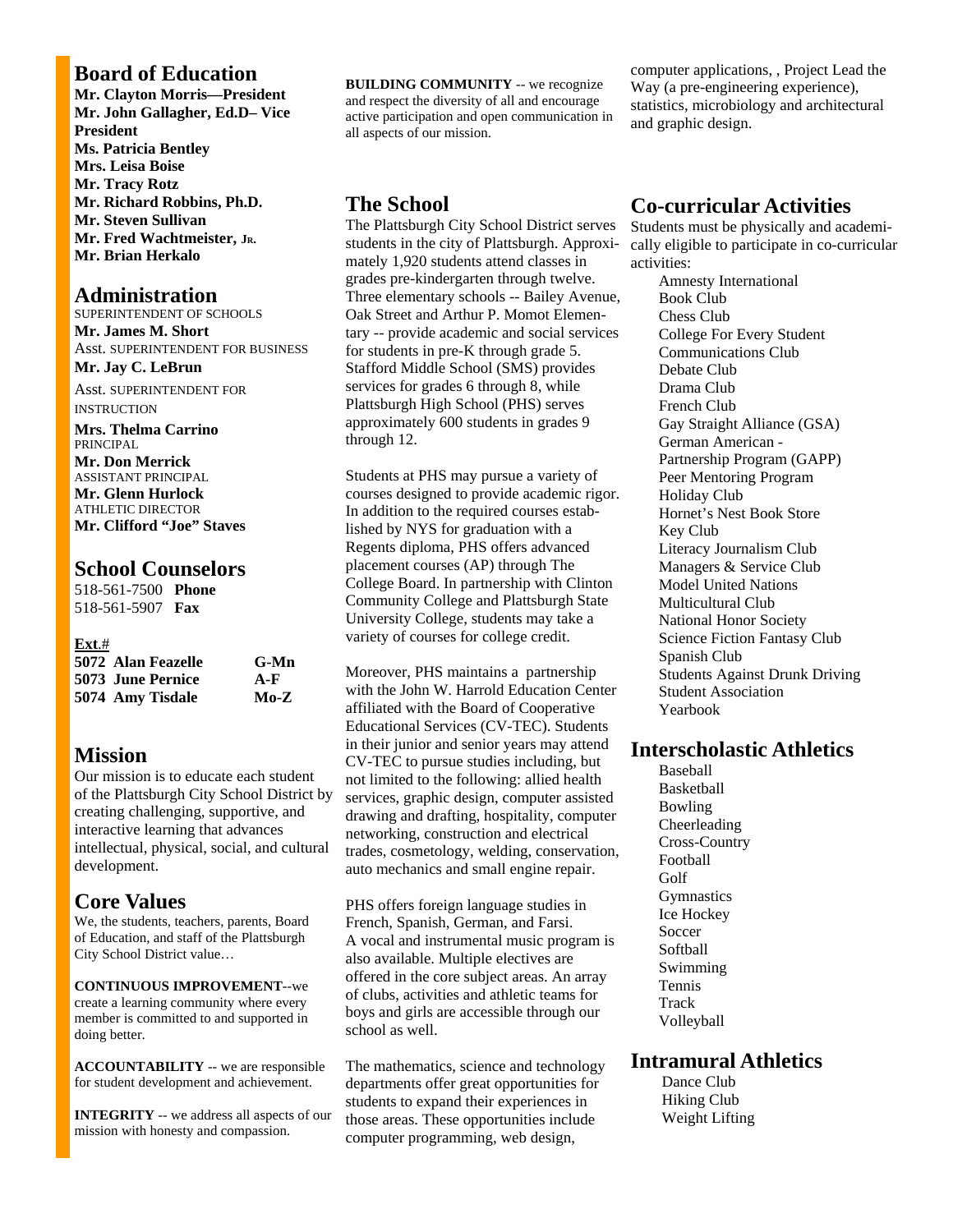#### **Class of 2009 Statistics**



#### **Class of 2009 Post High School Plans No. Approx.% Plans**

| 89                | 58%   | 4 Year Colleges & Universities      |
|-------------------|-------|-------------------------------------|
| 41                | 27%   | Colleges less than 4 years          |
| 130               | 85%   | <b>Education Bevond High School</b> |
|                   |       |                                     |
| 2                 | $1\%$ | U.S. Military                       |
| 22                | 14%   | Employment                          |
| $\mathbf{\Omega}$ |       | Other (Travel, Plans Uncertain)     |
|                   |       |                                     |
| 24                | 15%   | <b>Plans other than College</b>     |

#### \***154 Total Graduates**

#### **Test Scores Class of 2009**

| Robert Byrd Honors Scholarship1 |  |
|---------------------------------|--|

### **Grading**

All courses are graded numerically with a passing grade of 65%.

#### **Cumulative Average**

A cumulative overall average is determined by a non-weighted calculation average of all academic courses. There are no weighted grades for advanced placement courses.

#### **Rank in Class**

At the end of the junior and senior years, the relative rank of each student in the class is computed. This rank is a straight average of all academic courses, and is used in reports to colleges and for scholarship purposes.

## **College Advanced Placement (CAP)** credit

courses offered through *Clinton Community College* include:

• Advanced Algebra/Analysis (Pre-Calculus) 4 credits example 1 calculus 4 credits 4 credits Chemistry 4 credits • Digital Electronics 3 credits • Economics 3 credits • Microbiology 4 credits • Psychology 3 credits

#### **Advanced Placement and Honors Courses**

**Advanced Placement Courses (AP)** offered through *The College Board AP Program* include:

- AP English Literature and Composition
- AP Physics B
- AP World Global History
- AP US History

#### **The New York State High School Graduation and Assessment Requirements are available online at:**

**http://www.emsc.nysed.gov/deputy/Documents/alternassess.htm** 

#### **Colleges and Universities attended by PHS Graduates in the last ten years at the State University of New York (SUNY):**

**University Centers Albany Binghamton Buffalo Stony Brook Colleges of Arts and Science Brockport Buffalo Cortland Crane School of Music (Potsdam) Fredonia Geneseo Maritime New Paltz Oneonta Oswego Plattsburgh Potsdam Purchase Agriculture and/or Technology Colleges Alfred Canton Cobleskill Delhi Farmingdale Morrisville College of Environmental Science and Forestry Community Colleges Adirondack Clinton Herkimer North Country**